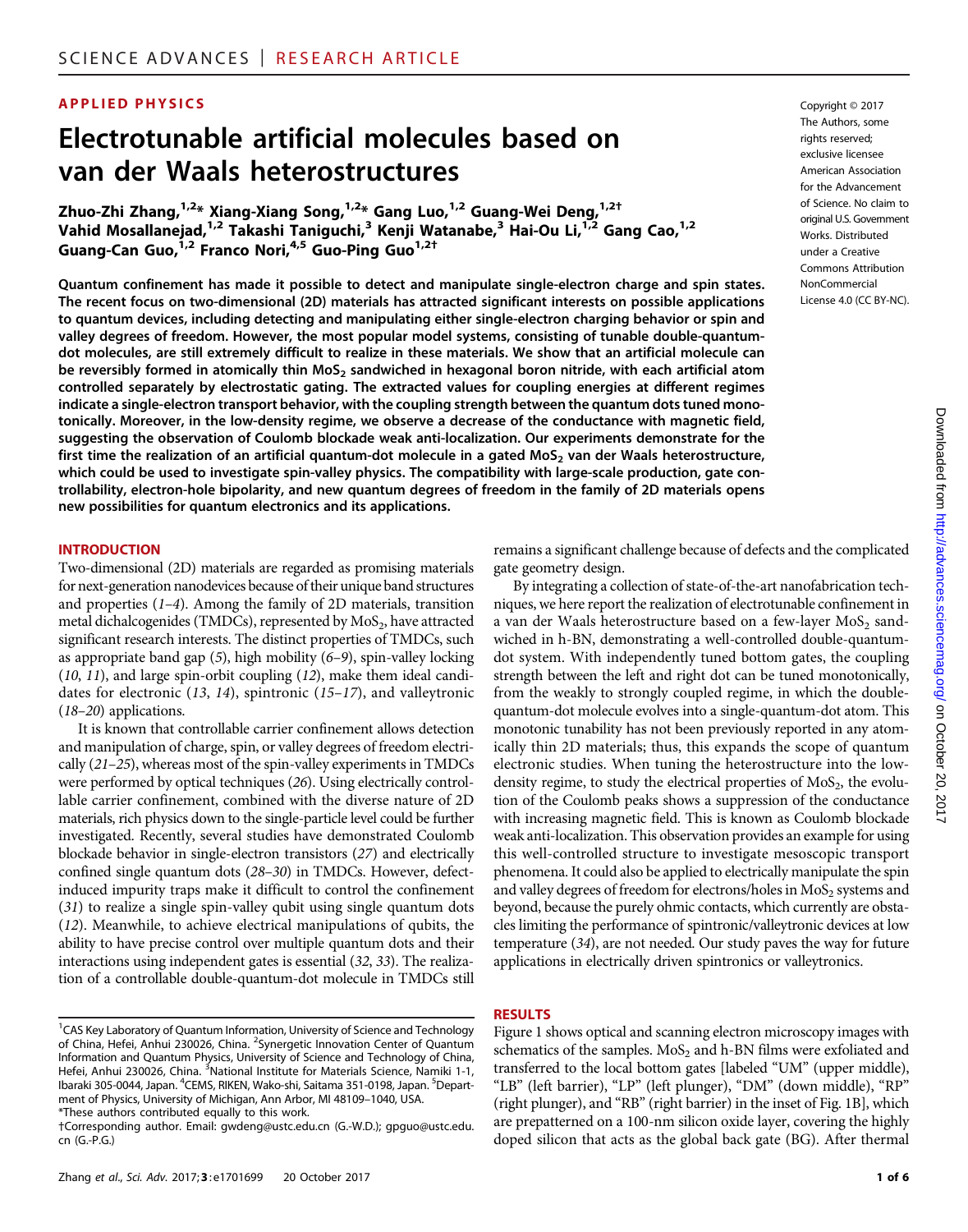

Fig. 1. Realization of an atomically thin  $MoS<sub>2</sub>$  quantum-dot molecule. (A) Schematic diagram of the sample structure. MoS<sub>2</sub> flake (determined by atomic force microscopy to be eight layers thick) and source-drain metal [Ti (5 nm)/Au (90 nm)] were sandwiched using two h-BN flakes. (B) Optical microscopy image of a typical device with a scale bar of 5  $\mu$ m. The area enclosed in the red dashed lines indicates the location of the sandwiched MoS<sub>2</sub> flake. The inset with a scale bar of 500 nm shows a scanning electron microscopy image of the bottom gate structure taken before the stacks were transferred onto it. The bottom gates are formed by 5-nm-thick Pd. All local bottom gates were applied with negative dc biases to confine the quantum dot, whereas the global BG was applied with a positive dc bias to raise the charge density of  $MoS<sub>2</sub>$ .

annealing and contact formation, another h-BN flake was transferred onto the structure. Compared to previous studies (28, 31), this structure allows a more aggressive influence of gate tuning through atomically thin h-BN, rather than through atomic layer deposition (ALD)–grown dielectric layer. Short-time light illumination was applied using an infrared light-emitting diode in the low-temperature environment before measurement (29). These treatments were used to avoid defectinduced impurity traps as much as possible. All the measurements were performed in a He-3 refrigerator with a base temperature of 230 mK.

First, a dc voltage was applied to the global BG to tune the Fermi energy of the  $MoS<sub>2</sub>$  device without applying any local bottom gates voltage. In Fig. 2A, the output characteristics (source-drain current,  $I_{SD}$ , versus source-drain voltage,  $V_{SD}$ ) were measured for different back-gate voltages ( $V_{BG}$ ), showing a typical result for an n-doped device and also indicating that an ohmic contact was formed. The fieldeffect mobility was estimated to be ~300 cm<sup>2</sup>/(V · s) from transfer characteristics, as shown in fig. S1. Next, we investigated the pinchoff properties of the local bottom gates by applying an identical gate voltage V<sub>local-bottom-gates</sub> to all of the bottom gates simultaneously using the standard lock-in measurement method. Figure 2B shows the current readout at various negative  $V_{\text{local-bottom-gates}}$  and positive  $V_{\text{BG}}$ above the turn-on threshold voltage. The conductance of the channel can be monotonically tuned by the gates, down to completely pinched off. By applying different gate voltages ( $V_{\text{LB}}$ ,  $V_{\text{RB}}$ ,  $V_{\text{UM}}$ , and  $V_{\text{DM}}$ ) independently, the device can be tuned to a double-quantum-dot molecule regime, as shown in Fig. 2C, which is a charge stability diagram (CSD) of the quantum dots, measured directly via dc transport (35). The formation of the double quantum dots agrees with the potential profiles we calculated using a commercial finite-element analysis simulation software (COMSOL) by solving the Poisson equation based on the designed pattern and voltages applied. In Fig. 2D, the closed contours suggest where the double dot may be located.

After achieving quantum confinement, we investigated the tunability of the coupling strength between the left and right dot. Figure 3 shows the evolution of the CSD, where only the gate voltage  $V_{DM}$  is tuned, whereas all other gate voltages were fixed. By tuning  $V_{DM}$  to more negative values, which leads to the rising of the middle barrier (Fig. 3, C



Fig. 2. Electronic transport characteristics of the  $MoS<sub>2</sub>$  double quantum dot. (A) Source-drain current,  $I_{SD}$ , versus source-drain voltage,  $V_{SD}$ , for various  $V_{BG}$  while all local bottom gates are grounded. This shows that, in such a  $V_{BG}$  range, an ohmic contact has been formed. (B) At zero dc bias and 1-mV ac excitation, a standard lock-in measurement is applied at the source and drain for different  $V_{BG}$  and with a uniformly applied local bottom gates voltage  $(V<sub>local-bottom-aates</sub>)$ , indicating a monotonic tuning of the conductance of the channels and the existence of quantum plateaus. (C) dc through the double-quantum-dot structure versus  $V_{LB}$  and  $V_{RB}$ , which are applied to the gates LB and RB, for  $V_{BG} = 30$  V,  $V_{LP} = V_{RP} = 0$  V,  $V_{UM} = -1.8$  V, and  $V_{DM} = -1$  V and bias voltage at  $V_{SD} = 3$  mV. The honeycomb-shaped arrays correspond to the typical transport characteristics of a double quantum dot. (D) COMSOL simulation of the potential profile in the MoS<sub>2</sub> layer for the gate pattern of the device shown in the inset of Fig. 1B. Here,  $V_{BG} = 30 V$ ,  $V_{LP} = V_{RP} = 0 V$ ,  $V_{LB} =$  $V_{RB}$  = −1.5 V,  $V_{UM}$  = −1.8 V, and  $V_{DM}$  = −1 V. The closed contours indicate where the quantum dots may be located.

to E), the CSD evolves from an array of parallel lines (Fig. 3B, inset  $\blacktriangle$ ), which corresponds to the Coulomb blockade for a large single quantum dot, to a hexagonal array of points (Fig. 3A), which is expected for two coupled quantum dots in series. Electrons can only resonantly tunnel through the double quantum dot while electric potentials in both dots are aligned with the Fermi levels in the reservoirs, resulting in nonzero currents only at the vertices in the CSD (36). The current at other regions of the hexagonal array remains pinched, indicating the suppression of high-order cotunneling events, which is evidence of low tunneling rates between the dots and the reservoirs (35). Furthermore, by applying various gate voltages  $V_{DM}$  to DM, we measured the fractional peak splitting  $f$  to quantitatively compare the amount of interdot coupling. Here, f is defined as  $f = 2 \delta S/\delta P$ , where  $\delta S$  is the diagonal splitting measured between vertices, which is proportional to the measured barrier conductance, and experimentally determines the total interaction energy due to classical interdot capacitance and quantum tunneling, and  $\delta P$  is the distance between vertex pairs, which could be considered as a normalization factor (Fig. 3A) (37, 38). Both capacitive coupling and tunnel coupling determine f. However, along with opening the interdot channel, the interdot capacitance increases more slowly than logarithmically with interdot tunnel coupling (35). Thus, the change in the tunnel coupling dominates the change in f. As shown in Fig. 3B, by only changing the gate voltage  $V_{DM}$ , which is applied to the gate DM, the coupling strength between the left and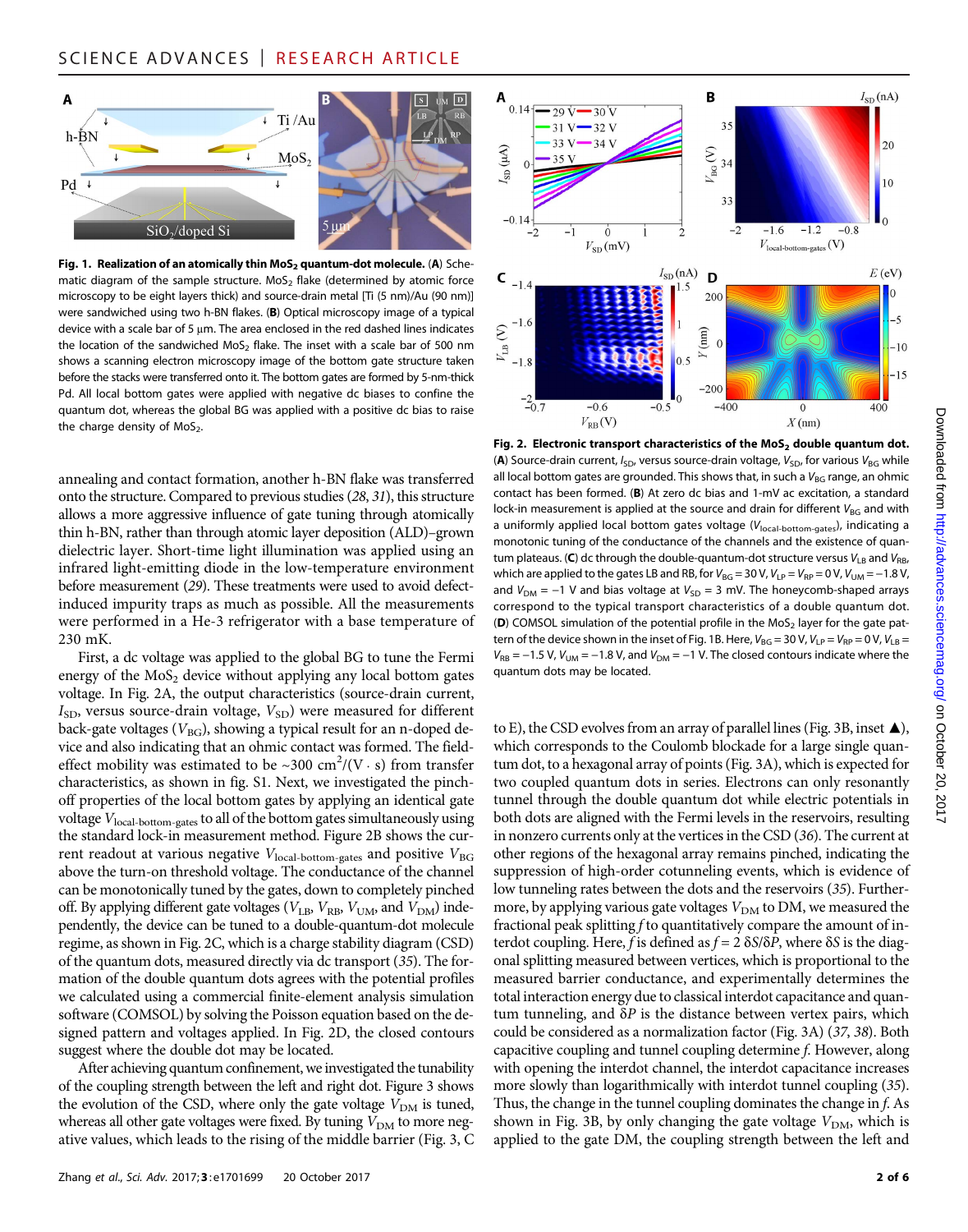

Fig. 3. Evolution from double to single  $MoS<sub>2</sub>$  quantum dot by electrostatic gating. (A) Current through the double quantum dots versus  $V_{LB}$  and  $V_{RB}$  applied to the gates LB and RB for  $V_{BG}$  = 30 V,  $V_{LP}$  =  $V_{RP}$  = 0 V, and  $V_{UM}$  = -2.1 V and bias voltage at  $V_{SD}$  = 100 µV and  $V_{DM}$  = -1 V; the data demonstrate that the double quantum dot works in the weakly coupled regime.  $\delta S$  is the diagonal splitting measured between vertices, and  $\delta P$  is the distance between vertex pairs. (B)  $f = 2 \delta S/\delta P$  as a function of  $V_{DM}$ , which shows a decrease of f when the gate voltage  $V_{DM}$  applied to gate DM becomes more negative, demonstrating a monotonic change of f by tuning  $V_{DM}$ . and  $\blacksquare$  indicate CSD at different values of  $V_{DM}$ , whereas other parameters are kept the same as in (A). Here, the violet circular dots stand for the data points, and the dashed curve is the fitting curve described in the Supplementary Materials. (C to E) Energy landscape of the double-quantum-dot system varying from the weakly coupled to the strongly coupled regime, corresponding to  $\bigoplus$ ,  $\blacksquare$ , and  $\blacktriangle$ , respectively. (F) Finite-bias measurements of the double quantum dot in the strongly coupled regime ( $V_{BG}$  = 30 V,  $V_{LP}$  =  $V_{RP}$  = 0 V,  $V_{UM}$  = -2.1 V,  $V_{RB}$  = -1 V, and  $V_{DM}$  = -0.2 V), where the device behaves as a single large quantum dot. (G) Charge-stability diagram at  $V_{BG}$  = 30 V,  $V_{LP} = V_{RP} = 0$  V,  $V_{UM} = -2.1$  V, and  $V_{DM} = -1.2$  V, as well as for a bias voltage at  $V_{SD}$  = −2 mV. The triple points expand into triangles; there, the lever arm between the gates and the dots and the charging energy of both dots can be extracted as indicated in the figure.

right dot can be tuned monotonically, resulting in electrotuning from a double-dot molecule to a single-dot atom. The experimental results were also consistent with our simulations using COMSOL (fig. S5). This remarkable tunability of the coupling strength is essential to further manipulate electrons inside the quantum dot (39), which is absent in previous studies of quantum dots based on  $MoS<sub>2</sub>$ -like TMDCs. Note that monotonic tuning is also difficult to achieve in another counterpart of 2D materials: etched graphene nanostructures, where nonmonotonic behavior is usually observed (40). The Supplementary Materials show the tunability of the gate DM over a wider range (fig. S2), similar results obtained from another sample (fig. S3), and details of the curve fitting.

Using similar transport characteristics to traditional semiconductor double dots, we can extract relevant energy factors in different regimes using the constant-interaction model (35). In the strongly coupled regime, finite-bias measurements were taken via dc transport. As shown in Fig. 3F, clear Coulomb diamonds were observed. The charging energy of the "single large dot" can be extracted from the height of the diamond along the  $V_{SD}$  axis (~2.5 meV). Using  $E_c = e^2/(8\varepsilon_0 \varepsilon_r r)$ , where  $\varepsilon_r$  is the relative permittivity of MoS<sub>2</sub> and r is the radius of the quantum dot (35), considering that the relative permittivity of eightlayer  $MoS<sub>2</sub>$  at low external electric fields can be typically determined (41, 42) as 7, we can estimate the radius of the quantum dot to be  $\sim$ 128 nm. This size estimation agrees with the design parameters of the local bottom gates. The two sides of the diamonds represent where the energy level in the dot aligns with the Fermi level in the leads. According to the constant-interaction model (35), the slope of the two sides can be calculated as  $|e|C_g/C_S$  and  $-|e|C_g/(C-C_S)$ , respectively. The lever arm,  $\alpha_{\text{LB}}$ , which describes the tunability of the gate, can be calculated as  $\alpha_{\text{LB}} = eC_g/C = 0.17 \text{ eV/V}$ . Here,  $C_{S(D)}$  is the capacitance between the quantum dot and the source (drain),  $C_{\rm g}$  is the capacitance between the quantum dot and the gate, and C is the total capacitance:  $C = C_S + C_D + C_g$ . The calculated lever arm is much larger than that obtained from quantum dots based on traditional GaAs/AlGaAs heterostructures (39) and on  $MoS<sub>2</sub>$ -like materials using an ALD-grown dielectric layer (28, 31) due to the closer distance between split gates and the flake. The large lever arm here allows more aggressive influence on the charge carriers, suggesting that a lower gate voltage is needed.

In the weakly coupled regime, shown in Fig. 3G, the so-called triple points expand into triangular regions when a finite-bias voltage of  $V_{SD}$  = −2 mV is applied. When a single large dot splits into two separate smaller dots, the tunability of the same gate to the dots evolves, which we can extract from this CSD using the constant-interaction model (35) according to

$$
\alpha_{\text{LB(RB)}}^{\text{L(R)}} = e \frac{C_{\text{LB(RB)}}^{\text{L(R)}}}{C_{\text{L(R)}}} = e \frac{V_{\text{SD}}}{\delta V_{\text{LB(RB)}}}
$$
(1)

where  $C_{\text{LB(RB)}}^{L(R)}$  is the capacitance between the gate LB (RB) and the left (right) dot.  $C_{L(R)}$  is the total capacitance of the left (right) dot. The lever arms are determined to be  $\alpha_{\text{LB}}^{\text{L}} = 0.23 \text{ eV/V}$  and  $\alpha_{\text{RB}}^{\text{R}} = 0.23 \text{ eV/V}$ , which are also larger than those obtained from traditional GaAs systems (39) and etched graphene nanostructures (40). According to the dimensions of the honeycomb labeled  $\Delta V_{\rm LB}$  in Fig. 3G, the capacitance between LB and the left dot can be extracted as  $C_{LB} = e/\Delta V_{LB} = 7.6$  aF. Similarly, the capacitance between RB and the right dot is  $C_{RB} = e/\Delta V_{RB}$  = 7.8 aF. In addition, we can calculate the charging energy, which is  $E_C^L =$  $\alpha_{\text{LB}}^{\text{L}} \cdot \Delta V_{\text{LB}} = 4.8$  meV for the left dot and  $E_C^{\text{R}} = \alpha_{\text{RB}}^{\text{R}} \cdot \Delta V_{\text{RB}} = 4.7$  meV for the right dot. Further, the estimated dot radius was ~68 nm for both dots, which is consistent with the experimental results that a large quantum-dot atom with a radius of ~128 nm evolves into a doublequantum-dot molecule with an individual radius of ~68 nm by only tuning the gate voltage  $V_{\text{DM}}$ . The coupling energy between the left and right dots can be extracted from the splitting of the triple points according to  $E_C^{\text{m}} = \alpha_{\text{LB}}^{\text{L}} \cdot \Delta V_{\text{LB}}^{\text{m}} = \alpha_{\text{RB}}^{\text{R}} \cdot \Delta V_{\text{RB}}^{\text{m}} = 1.2 \text{ meV}$ . These energy factors extracted from our gate-defined quantum dots are comparable with those obtained from the etched graphene quantum dots (40).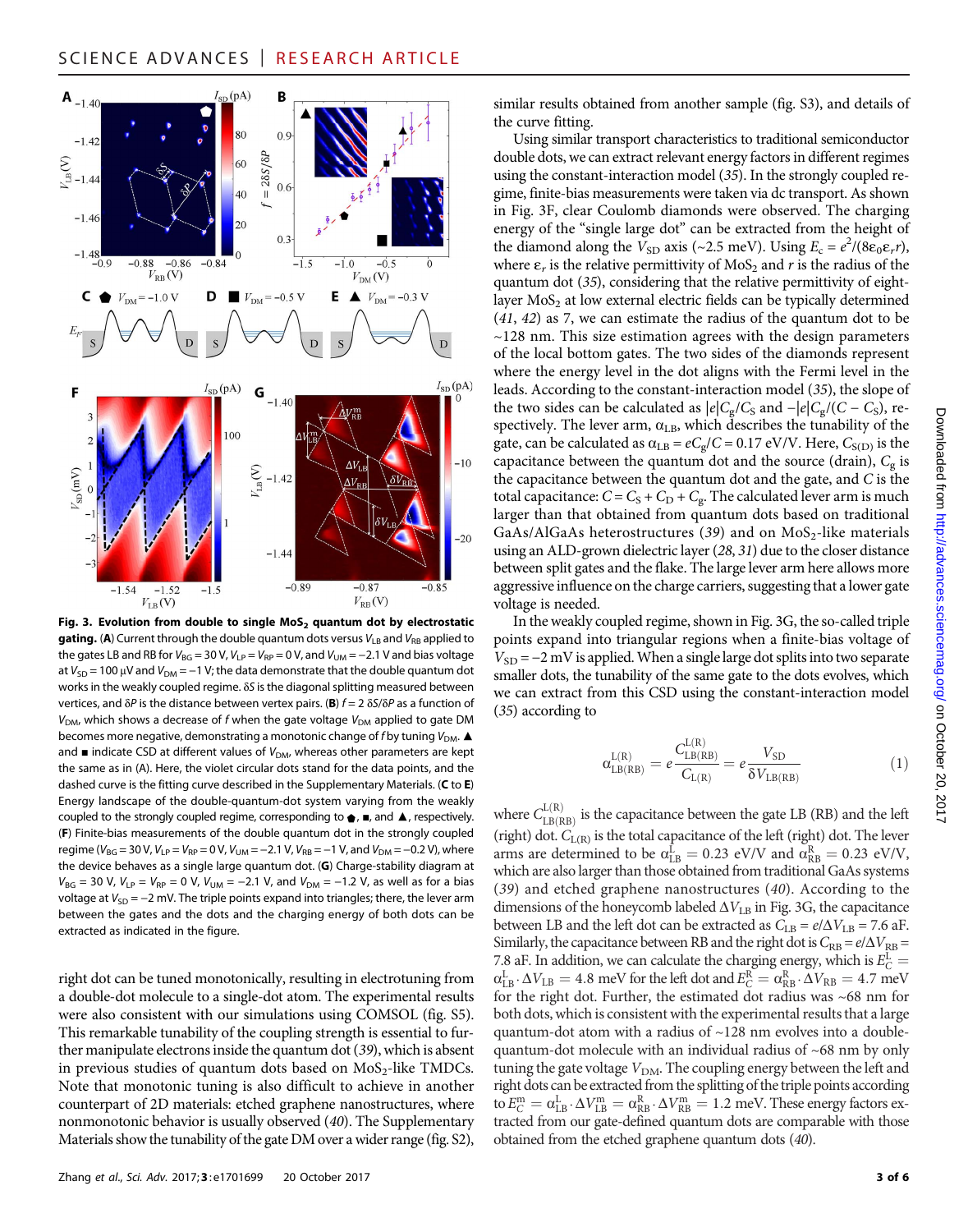To reach the few-electron regime, we tried to decrease the value of  $V_{BG}$  to reach a low-density regime. However, the gate controllability here is not as good as that in the high-density regime, which was demonstrated above. The effect of tuning  $V_{DM}$  at low density is to only change the tunneling rate, whereas the coupling strength remains almost unaffected (fig. S6), indicating that the tunneling between chains of accidental impurity-defined traps dominates here. As shown in Fig. 4 (D and E), at a relatively low Fermi energy  $(E_{F1})$ , the intrinsic and fabrication-induced impurities dominate the confining potentials of the transport behavior, which cannot be well controlled by electrostatic gating, whereas at a relatively high Fermi energy  $(E_{F2})$ , the confining potential is dominated and controlled by electrostatic gating.

We investigated Coulomb blockade peaks under magnetic field in the low-density regime (with  $V_{BG} = 25$  V). Representative sets of Coulomb blockade peaks at  $B = 0$  and 1.5 T (Fig. 4, A and B, respectively) show a suppression of the conductance at high fields. The evolution of the average peak height for over 50-C blockade peaks, as a function of the magnetic field, is shown in Fig. 4C. We observe a decreasing average peak height with increasing magnetic field.

Different from the weak localization found in few-layer  $MoS<sub>2</sub>$  open systems (43), our results suggest Coulomb blockade anti-localization (44) occurring in the  $MoS<sub>2</sub>$  quantum dot, which is also different from the traditional GaAs quantum dots (45). By roughly fitting the data using the Hikami-Larkin-Nagaoka model (46)

$$
\Delta \sigma = \sigma(B) - \sigma(B = 0) = \alpha \frac{e^2}{2\pi^2 \hbar} \left[ \psi \left( \frac{1}{2} + \frac{B_\phi}{B} \right) - \ln \left( \frac{B_\phi}{B} \right) \right] (2)
$$

where  $\psi$  is the digamma function, e is the electronic charge,  $\hbar$  is the reduced Plank's constant,  $B$  is the magnetic field, and  $\alpha$  is an empirical fitting parameter.  $B_{\phi} = \frac{\hbar}{4eL_{\phi}^2}$  is the phase coherence magnetic field,



Fig. 4. Electronic and magnetic transport in the low-density regime. Representative sets of Coulomb blockade peaks at (A)  $B = 0$  T and (B)  $B = 1.5$  T are measured by dc readout with  $V_{BG} = 25$  V,  $V_{LP} = V_{RP} = 0$  V,  $V_{RB} = -0.8$  V,  $V_{UM} =$ −1.5 V, and  $V_{DM}$  = −1 V and a bias voltage at 1 mV. (C) Evolution of the average peak height for over 50-C blockade peaks in (A) and (B) versus magnetic field. (D and E) Energy landscapes of the system varying from the low-density regime to the high-density regime in the presence of a disordered potential, respectively.

where  $L_{\phi}$  is the phase coherence length. The fitting parameter  $L_{\phi}$  is determined to be  $108 \pm 10$  nm, which is larger than the values obtained from open systems in TMDCs (43, 47, 48). In addition,  $\alpha$  is estimated to be −0.107 ± 0.007. The observation of anti-localization in the conduction band may possibly be due to the presence of short-range disorder (49), such as vacancies in the chalcogen atom layer rather than spin-orbit coupling alone (44, 50, 51), whereas the detailed physics behind needs to be further explored in the future.

### **DISCUSSION**

In conclusion, by integrating a collection of state-of-the-art nanofabrication techniques developed for van der Waals materials, we have demonstrated a gate-controlled artificial molecule system, consisting of two coupled quantum dots, in a few-layer  $MoS<sub>2</sub>$ -based heterostructure. The interdot coupling strength can be tuned monotonically via the control gate. With a purely capacitively coupled dots model, the relevant energy factors could be extracted from our results. The estimated dot size agrees well with the gate design parameters. By analyzing the magnetoconductance evolution in the low-density regime, Coulomb blockade weak anti-localization was observed.

Previous quantum dots in 2D materials were widely studied in graphene (4), usually through the plasma etching methods (52), which introduces impurities and defects at the etched edge, leading to a limited controllability (53) and an enhanced noise level (54), thus limiting the performance of the quantum dot. Semiconducting  $MoS<sub>2</sub>$  makes it possible to achieve quantum dots via an electric field. Interesting physics could be studied if we replace the contacts using metallic, superconducting, ferromagnetic, antiferromagnetic, and ferroelectric 2D materials due to their diversity. Coupling of nearby quantum dots in 2D materials could be achieved not only laterally but also vertically (55) with extremely close distance, which may be applied in future integrations. Regardless of lattice mismatch in bulk systems and etching-induced limitation in graphene devices, our demonstration, in which semiconducting and insulating atomically thin materials were hybridized, presents a possible platform for the electrical detection of spin-valley physics and manipulation of various quantum degrees of freedom in the atomic flatland, which were mostly realized by optical methods (26). In addition, the large spin-orbit coupling in  $MoS<sub>2</sub>$  revealed in Coulomb blockade weak anti-localization could be further used to investigate and electrically, rather than magnetically, manipulate the spin-valley degrees of freedom.

#### MATERIALS AND METHODS Device fabrication

At the beginning of the fabrication process, the bottom gates were prepatterned using standard electron beam lithography (EBL) on a 100-nm-thick silicon oxide layer, which covered the highly doped silicon that acted as the global BG, as shown in Fig. 1A. Different from traditional semiconductor heterostructures, local bottom gates formed by 5-nm-thick palladium were used, instead of surface gates on top of the dielectric layer, to avoid direct electron beam exposure of the quantum-dot area.  $MoS<sub>2</sub>$  (bulk from SPI Supplies) and h-BN thin flakes were mechanically exfoliated onto 285-nm-thick layers of silicon oxide to achieve a high contrast, allowing the flakes to be distinguished and selected under an optical microscope (56).  $MoS<sub>2</sub>$  and h-BN thin flakes with proper thicknesses were subsequently picked up and transferred onto the prepatterned bottom gates using a thin film of polycarbonate (57).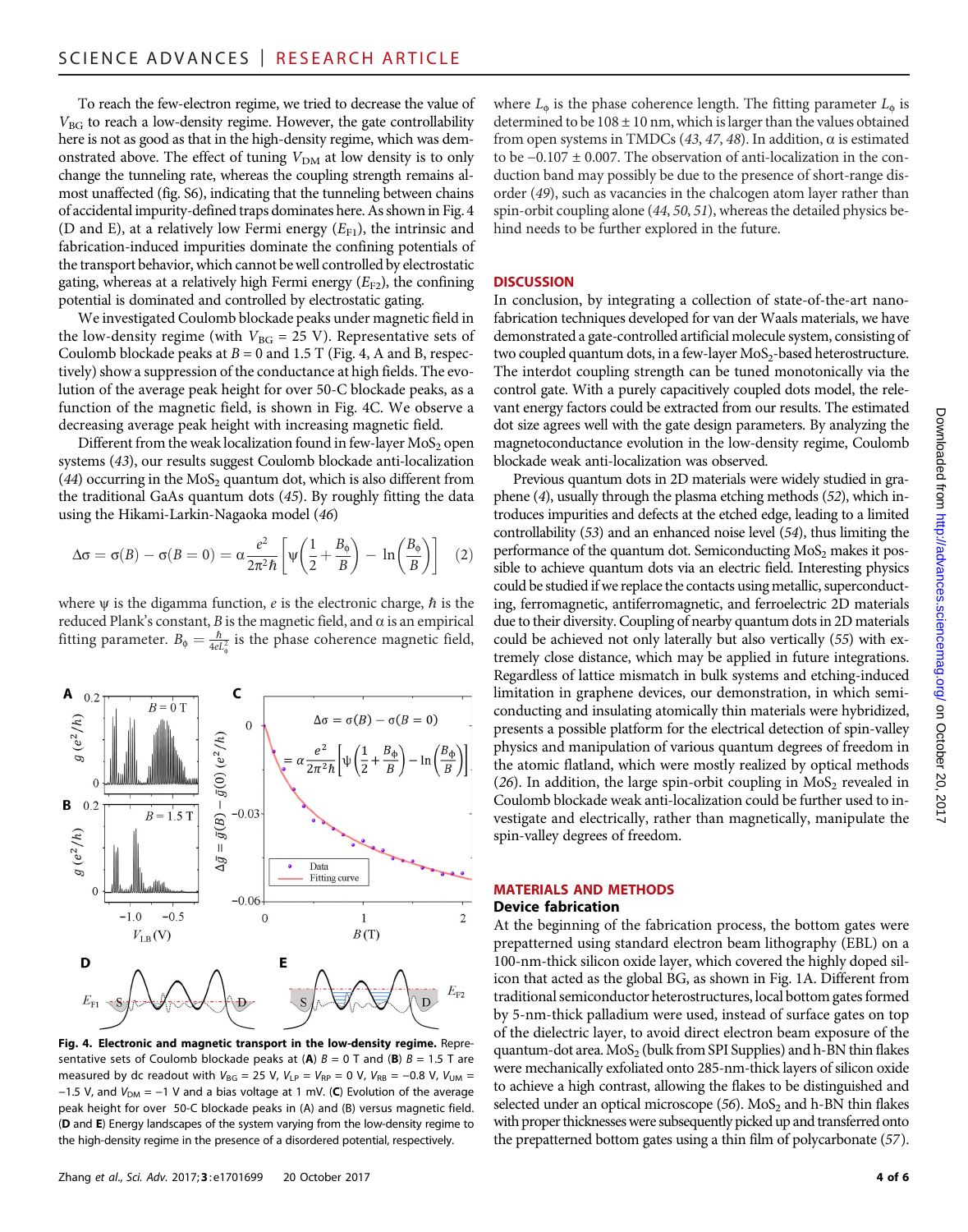After transfer, the whole structure was annealed in an  $Ar/H<sub>2</sub>$  mixture at 250°C for 45 min to remove any residual material and bubbles from the transfer process. Then, another EBL step was performed followed by electron beam evaporation of titanium (5 nm thickness) and gold (90 nm thickness) to form the metal contacts to  $MoS<sub>2</sub>$ ; these are labeled by "S"(for source) and "D"(for drain) in the inset of Fig. 1B. After the lift-off procedure, another h-BN flake was transferred onto the structure to protect the upper interface of the  $MoS<sub>2</sub>$  flake using the same transfer method as described above.

## Measurement setup

All the measurements were performed in a He-3 refrigerator with a base temperature of 230 mK. Both dc transport and standard lock-in technique were applied in the experiments. For the pinch-off properties presented in Fig. 2B, a standard lock-in technique was applied using an SR830 lock-in amplifier. For all the other transport results, we used dc transport measurements using an SR570 preamplifier and a Keithley 2015-P multimeter.

## SUPPLEMENTARY MATERIALS

Supplementary material for this article is available at [http://advances.sciencemag.org/cgi/](http://advances.sciencemag.org/cgi/content/full/3/10/e1701699/DC1) [content/full/3/10/e1701699/DC1](http://advances.sciencemag.org/cgi/content/full/3/10/e1701699/DC1)

- Supplementary Text
- fig. S1. Source-drain current,  $I_{SD}$ , versus the global back-gate voltage,  $V_{BG}$ .
- fig. S2. Tunability of the gate DM over a wider range at  $V_{BG} = 30$  V.
- fig. S3. Tunability of the gate DM in another similar sample.
- fig. S4. COMSOL simulation of the interdot barrier.
- fig. S5. COMSOL simulation on the potential well distribution for different values of  $V_{DM}$ . fig. S6. Gate controllability in the low-density regime.

Reference (58)

## REFERENCES AND NOTES

- 1. K. S. Novoselov, A. Mishchenko, A. Carvalho, A. H. Castro Neto, 2D materials and van der Waals heterostructures. Science 353, aac9439 (2016).
- 2. P. Ajayan, P. Kim, K. Banerjee, Two-dimensional van der Waals materials. Phys. Today 69, 38–44 (2016).
- 3. A. V. Rozhkov, A. O. Sboychakov, A. L. Rakhmanov, F. Nori, Electronic properties of graphene-based bilayer systems. Phys. Rep. 648, 1-104 (2016).
- 4. A. V. Rozhkov, G. Giavaras, Y. P. Bliokh, V. Freilikher, F. Nori, Electronic properties of mesoscopic graphene structures: Charge confinement and control of spin and charge transport. Phys. Rep. 503, 77–114 (2011).
- 5. K. F. Mak, C. Lee, J. Hone, J. Shan, T. F. Heinz, Atomically thin MoS<sub>2</sub>: A new direct-gap semiconductor. Phys. Rev. Lett. **105**, 136805 (2010).
- 6. Y. Liu, H. Wu, H.-C. Cheng, S. Yang, E. Zhu, Q. He, M. Ding, D. Li, J. Guo, N. O. Weiss, Y. Huang, X. Duan, Toward barrier free contact to molybdenum disulfide using graphene electrodes. Nano Lett. 15, 3030–3034 (2015).
- 7. X. Cui, G.-H. Lee, Y. D. Kim, G. Arefe, P. Y. Huang, C.-H. Lee, D. A. Chenet, X. Zhang, L. Wang, F. Ye, F. Pizzocchero, B. S. Jessen, K. Watanabe, T. Taniguchi, D. A. Muller, T. Low, P. Kim, J. Hone, Multi-terminal transport measurements of  $MoS<sub>2</sub>$  using a van der Waals heterostructure device platform. Nat. Nanotechnol. **10**, 534–540 (2015).
- 8. Z. Wu, S. Xu, H. Lu, A. Khamoshi, G.-B. Liu, T. Han, Y. Wu, J. Lin, G. Long, Y. He, Y. Cai, Y. Yao, F. Zhang, N. Wang, Even–odd layer-dependent magnetotransport of high-mobility Q-valley electrons in transition metal disulfides. Nat. Commun. 7, 12955 (2016).
- 9. B. Fallahazad, H. C. P. Movva, K. Kim, S. Larentis, T. Taniguchi, K. Watanabe, S. K. Banerjee, E. Tutuc, Shubnikov–de Haas oscillations of high-mobility holes in monolayer and bilayer WSe<sub>2</sub>: Landau level degeneracy, effective mass, and negative compressibility. Phys. Rev. Lett. 116, 086601 (2016).
- 10. D. Xiao, G.-B. Liu, W. Feng, X. Xu, W. Yao, Coupled spin and valley physics in monolayers of MoS<sub>2</sub> and other group-Vi dichalcogenides. Phys. Rev. Lett. 108, 196802 (2012).
- 11. X. Xu, W. Yao, D. Xiao, T. F. Heinz, Spin and pseudospins in layered transition metal dichalcogenides. Nat. Phys. 10, 343–350 (2014).
- 12. A. Kormányos, V. Zólyomi, N. D. Drummond, G. Burkard, Spin-orbit coupling, quantum dots, and qubits in monolayer transition metal dichalcogenides. Phys. Rev. X 4, 011034 (2014).
- 13. B. Radisavljevic, A. Radenovic, J. Brivio, V. Giacometti, A. Kis, Single-layer MoS<sub>2</sub> transistors. Nat. Nanotechnol. 6, 147–150 (2011).
- 14. Q. H. Wang, K. Kalantar-Zadeh, A. Kis, J. N. Coleman, M. S. Strano, Electronics and optoelectronics of two-dimensional transition metal dichalcogenides. Nat. Nanotechnol. 7, 699–712 (2012).
- 15. O. L. Sanchez, D. Ovchinnikov, S. Misra, A. Allain, A. Kis, Valley polarization by spin injection in a light-emitting van der Waals heterojunction. Nano Lett. 16, 5792–5797 (2016).
- 16. Y. Ye, J. Xiao, H. Wang, Z. Ye, H. Zhu, M. Zhao, Y. Wang, J. Zhao, X. Yin, X. Zhang, Electrical generation and control of the valley carriers in a monolayer transition metal dichalcogenide. Nat. Nanotechnol. 11, 598–602 (2016).
- 17. S. Liang, H. Yang, P. Renucci, B. Tao, P. Laczkowski, S. Mc-Murtry, G. Wang, X. Marie, J.-M. George, S. Petit-Watelot, A. Djeffal, S. Mangin, H. Jaffrès, Y. Lu, Electrical spin injection and detection in molybdenum disulfide multilayer channel. Nat. Commun. 8, 14947 (2017).
- 18. K. F. Mak, K. L. McGill, J. Park, P. L. McEuen, The valley Hall effect in MoS<sub>2</sub> transistors. Science 344, 1489–1492 (2014).
- 19. G. Aivazian, Z. Gong, A. M. Jones, R.-L. Chu, J. Yan, D. G. Mandrus, C. Zhang, D. Cobden, W. Yao, X. Xu, Magnetic control of valley pseudospin in monolayer WSe<sub>2</sub>. Nat. Phys. 11, 148–152 (2015).
- 20. Z. Ye, D. Sun, T. F. Heinz, Optical manipulation of valley pseudospin. Nat. Phys. 13, 26–29 (2017).
- 21. J. R. Petta, A. C. Johnson, J. M. Taylor, E. A. Laird, A. Yacoby, M. D. Lukin, C. M. Marcus, M. P. Hanson, A. C. Gossard, Coherent manipulation of coupled electron spins in semiconductor quantum dots. Science 309, 2180–2184 (2005).
- 22. S. Goswami, K. A. Slinker, M. Friesen, L. M. McGuire, J. L. Truitt, C. Tahan, L. J. Klein, J. O. Chu, P. M. Mooney, D. W. van der Weide, R. Joynt, S. N. Coppersmith, M. A. Eriksson, Controllable valley splitting in silicon quantum devices. Nat. Phys. 3, 41–45 (2007).
- 23. F. Pei, E. A. Laird, G. A. Steele, L. P. Kouwenhoven, Valley–spin blockade and spin resonance in carbon nanotubes. Nat. Nanotechnol. 7, 630–634 (2012).
- 24. H.-O. Li, G. Cao, G.-D. Yu, M. Xiao, G.-C. Guo, H.-W. Jiang, G.-P. Guo, Conditional rotation of two strongly coupled semiconductor charge qubits. Nat. Commun. 6, 7681 (2015).
- 25. N. M. Freitag, L. A. Chizhova, P. Nemes-Incze, C. R. Woods, R. V. Gorbachev, Y. Cao, A. K. Geim, K. S. Novoselov, J. Burgdörfer, F. Libisch, M. Morgenstern, Electrostatically confined monolayer graphene quantum dots with orbital and valley splittings. Nano Lett. 16, 5798–5805 (2016).
- 26. J. R. Schaibley, H. Yu, G. Clark, P. Rivera, J. S. Ross, K. L. Seyler, W. Yao, X. Xu, Valleytronics in 2D materials. Nat. Rev. Mater. 1, 16055 (2016).
- 27. K. Lee, G. Kulkarni, Z. Zhong, Coulomb blockade in monolayer  $MoS<sub>2</sub>$  single electron transistor. Nanoscale 8, 7755–7760 (2016).
- 28. X.-X. Song, D. Liu, V. Mosallanejad, J. You, T.-Y. Han, D.-T. Chen, H.-O. Li, G. Cao, M. Xiao, G.-C. Guo, G.-P. Guo, A gate defined quantum dot on the two-dimensional transition metal dichalcogenide semiconductor WSe<sub>2</sub>. Nanoscale 7, 16867-16873 (2015).
- 29. K. Wang, T. Taniguchi, K. Watanabe, P. Kim, Engineering quantum confinement in semiconducting van der Waals heterostructure. arXiv: 1610.02929v1 (2016).
- 30. A. Epping, L. Banszerus, J. Güttinger, L. Krückeberg, K. Watanabe, T. Taniguchi, F. Hassler, B. Beschoten, C. Stampfer, Quantum transport through  $MoS<sub>2</sub>$  constrictions defined by photodoping. arXiv: 1612.01118v1 (2016).
- 31. X.-X. Song, Z.-Z. Zhang, J. You, D. Liu, H.-O. Li, G. Cao, M. Xiao, G.-P. Guo, Temperature dependence of Coulomb oscillations in a few-layer two-dimensional  $WS<sub>2</sub>$  quantum dot. Sci. Rep. 5, 16113 (2015).
- 32. N. Mason, M. J. Biercuk, C. M. Marcus, Local gate control of a carbon nanotube double quantum dot. Science 303, 655–658 (2004).
- 33. M. D. Shulman, O. E. Dial, S. P. Harvey, H. Bluhm, V. Umansky, A. Yacoby, Demonstration of entanglement of electrostatically coupled singlet-triplet qubits. Science 336, 202–205 (2012).
- 34. A. Allain, J. Kang, K. Banerjee, A. Kis, Electrical contacts to two-dimensional semiconductors. Nat. Mater. 14, 1195–1205 (2015).
- 35. L. P. Kouwenhoven, C. M. Marcus, P. L. McEuen, S. Tarucha, R. M. Westervelt, N. S. Wingreen, Electron transport in quantum dots, in Mesoscopic Electron Transport, L. L. Sohn, L. P. Kouwenhoven, G. Schön, Eds. (Springer, 1997), vol. 345, pp. 105–214.
- 36. W. G. van der Wiel, S. De Franceschi, J. M. Elzerman, T. Fujisawa, S. Tarucha, L. P. Kouwenhoven, Electron transport through double quantum dots. Rev. Mod. Phys. 75, 1–22 (2003).
- 37. F. R. Waugh, M. J. Berry, D. J. Mar, R. M. Westervelt, K. L. Campman, A. C. Gossard, Single-electron charging in double and triple quantum dots with tunable coupling. Phys. Rev. Lett. 75, 705–708 (1995).
- 38. K. A. Matveev, L. I. Glazman, H. U. Baranger, Tunneling spectroscopy of quantum charge fluctuations in the Coulomb blockade. Phys. Rev. B 53, 1034-1037 (1996).
- 39. J. R. Petta, A. C. Johnson, C. M. Marcus, M. P. Hanson, A. C. Gossard, Manipulation of a single charge in a double quantum dot. Phys. Rev. Lett. **93**, 186802 (2004).
- 40. F. Molitor, S. Dröscher, J. Güttinger, A. Jacobsen, C. Stampfer, T. Ihn, K. Ensslin, Transport through graphene double dots. Appl. Phys. Lett. 94, 222107 (2009).
- 41. E. J. G. Santos, E. Kaxiras, Electrically driven tuning of the dielectric constant in  $MoS<sub>2</sub>$ layers. ACS Nano 7, 10741–10746 (2013).